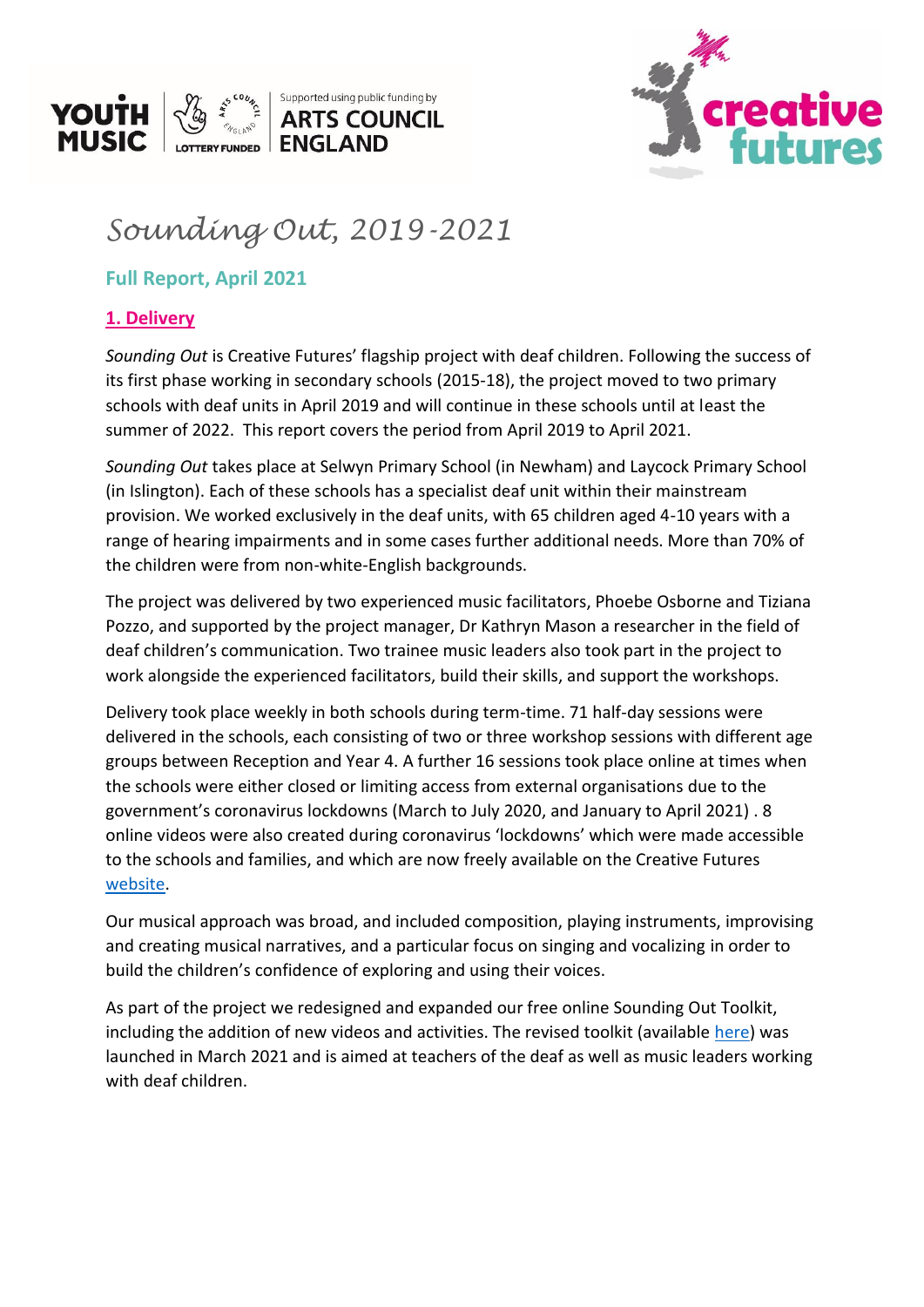## **2. Evaluation Methodology**

Evaluation of the project focused on 3 key areas:

- musical development;
- communication skills (both verbal and non-verbal); and
- self-confidence.

Evaluation data was collected through observation of live sessions, analysis of recorded zoom video sessions (during COVID-19 restrictions), feedback from teachers, and practitioners' notes.

Observation of live sessions focused on children's vocalisation, spoken and non-spoken communication skills, and around children's confidence and level of participation.

## **3.1Impact of the programme on children's musical development**

From Spring 2019 to Spring 2020, sessions at Laycock Primary school were led by Phoebe Osborne, and sessions at Selwyn Primary school were led by Tiziana Pozzo. Both were joined for a period of time by a supporting trainee practitioner. The two music practitioners had different musical approaches to the *Sounding Out* sessions, one with a focus on singing and vocalisation, and the other with a broad approach focusing on instruments, movement and improvisation. However, there were many areas of overlap in the types of activities and songs used by both practitioners, as a result of sharing ideas and experience with each other, and this interaction bore fruit in the revisions to the Sounding Out Toolkit, with the inclusion of activities and methodologies from both practitioners.

In Autumn 2021, Phoebe took over delivery at both schools. She integrated musical activities used by her colleague (e.g. use of soundpainting), providing both continuity to the class as well as new activities and approaches.

The inclusion of trainee practitioners meant that the children were introduced to a wider variety of instruments and music genres. Children were observed enjoying learning about instruments that were new to them, and experiencing new sounds and timbres. The music room at one of the schools was particularly well equipped, and during one of the observed sessions in Spring 2020 several of the children were seen investigating instruments in the room. At this point in the project, their musical curiosity had grown and they wanted to know what instruments were called and how they were played. This prompted the practitioner to center the rest of her sessions on exploring instruments and the different types of sounds they made. The variety of sounds possible from one instrument was fascinating for many of the children and they appeared excited to have the opportunity to experiment for themselves with instruments and sound.

A wide range of activities and approaches were used by both practitioners over the course of the project, as they got to know the children in their groups and adapted to their needs. Music visualization technology such as "Sing and See" helped to reinforce concepts of high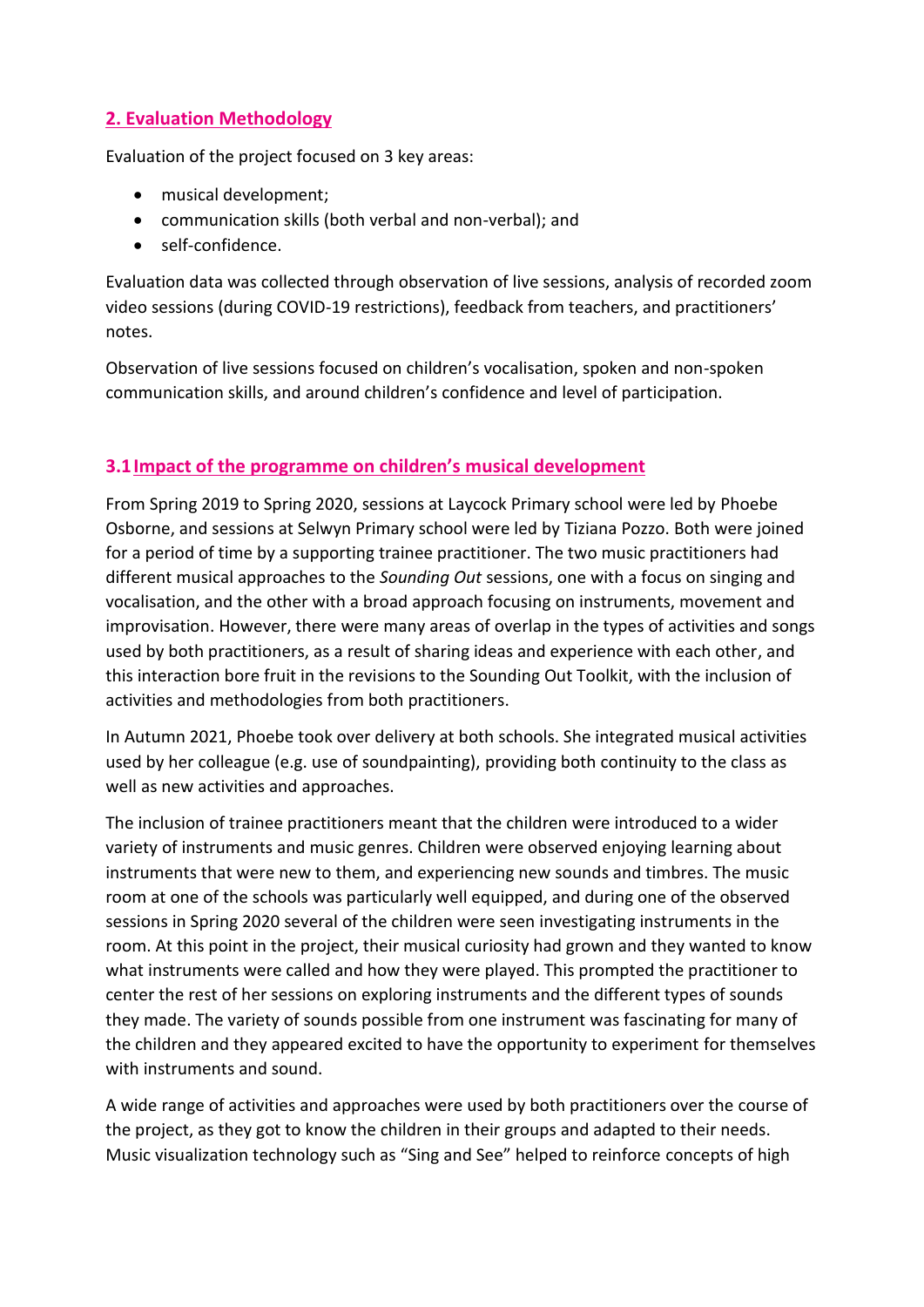and low pitch, thus building skill and knowledge in this area, and was also used as an introductory tool for composition activities with the older children.



#### **Feedback from Teachers**

A selection of feedback from teachers at both schools regarding children's musical development is in figure 1 below.

Figure 1. Teachers' impressions of children's musical development



we can sing them.

### **Musical development case study**

"J" was in Year 1 in Spring 2020, and had become an enthusiastic participant in the *Sounding Out* sessions. Although J tended to become distracted easily during the sessions and had a tendency to disrupt other pupils early on, his musicianship skills could clearly be seen to develop over time. He was observed on several occasions singing an ostinato independently,

 $etc.$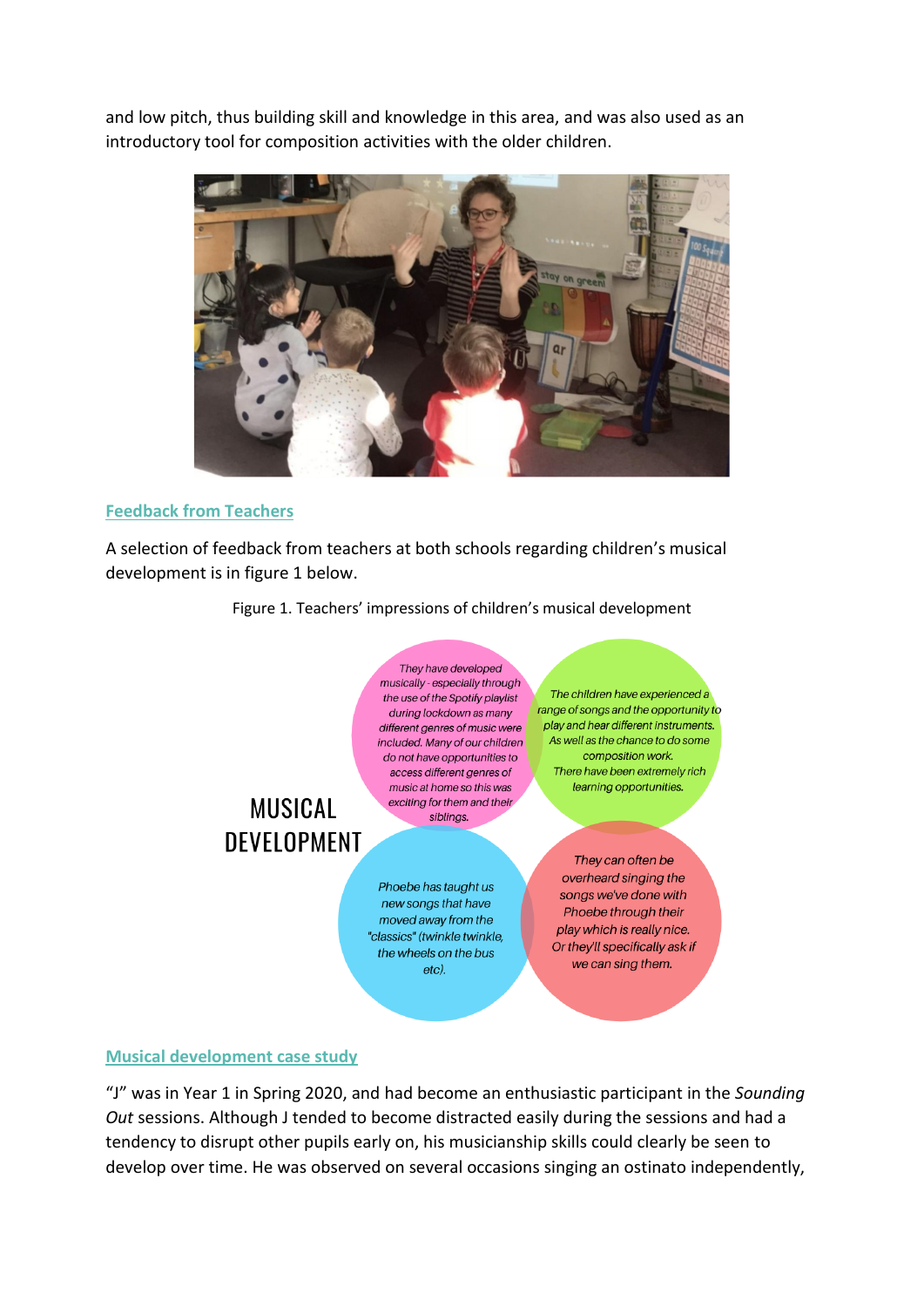whilst the group leaders sang the melody to a song. He also became more musically engaged with other children in the class (rather than disruptive), e.g. "counting them in" when it was their time to sing, and supporting some of his peers who were struggling with keeping time playing a drum. In the Autumn of 2020, he was singing accurately pitched notes, copying rhythmic drumming patterns and offering to lead on many occasions. By December, he was able to copy complex rhythms, and was confident in asking questions about activities and instruments.

## **3.2Impact of the programme on children's communication skills (verbal and nonverbal)**

Observations were made of the children's verbal and non-verbal communication during the sessions, and notes were made regarding the development of communication skills for individual children over the course of the project. The two primary schools taking part in the project have different communication approaches with their deaf children, in accordance with the needs of the children in the school. Laycock primary using spoken English as the primary method of communication with the deaf children, and whilst Selwyn Primary also primarily uses spoken English, there are also some children who use British Sign Language, or Sign supported English (signs accompanying spoken English) to communicate. Both of the practitioners sang songs with the children in English and other languages, and integrated some signs to accompany singing.

Call and response songs and copying the practitioner's varying vocalisations (e.g. making "sound effects" vocally such as car sounds, high and low pitches, varied intonation) were particularly successful in encouraging many children to use their voices confidently, without pressurizing those who did not want to use their voice.

#### **Feedback from Teachers**

Teachers agreed that the sessions provided rich opportunities to develop communication skills, both verbal, non-verbal and musical. In spring term 2021, one of the schools was keen to allow some other children who had not taken part in the sessions before to take part. Four of these children had additional communication needs, and it was felt that the opportunity to take part in the Sounding Out sessions may be an additional support to their developing communication skills.

A selection of feedback from teachers at both schools regarding children's communication development is in figure 2 below.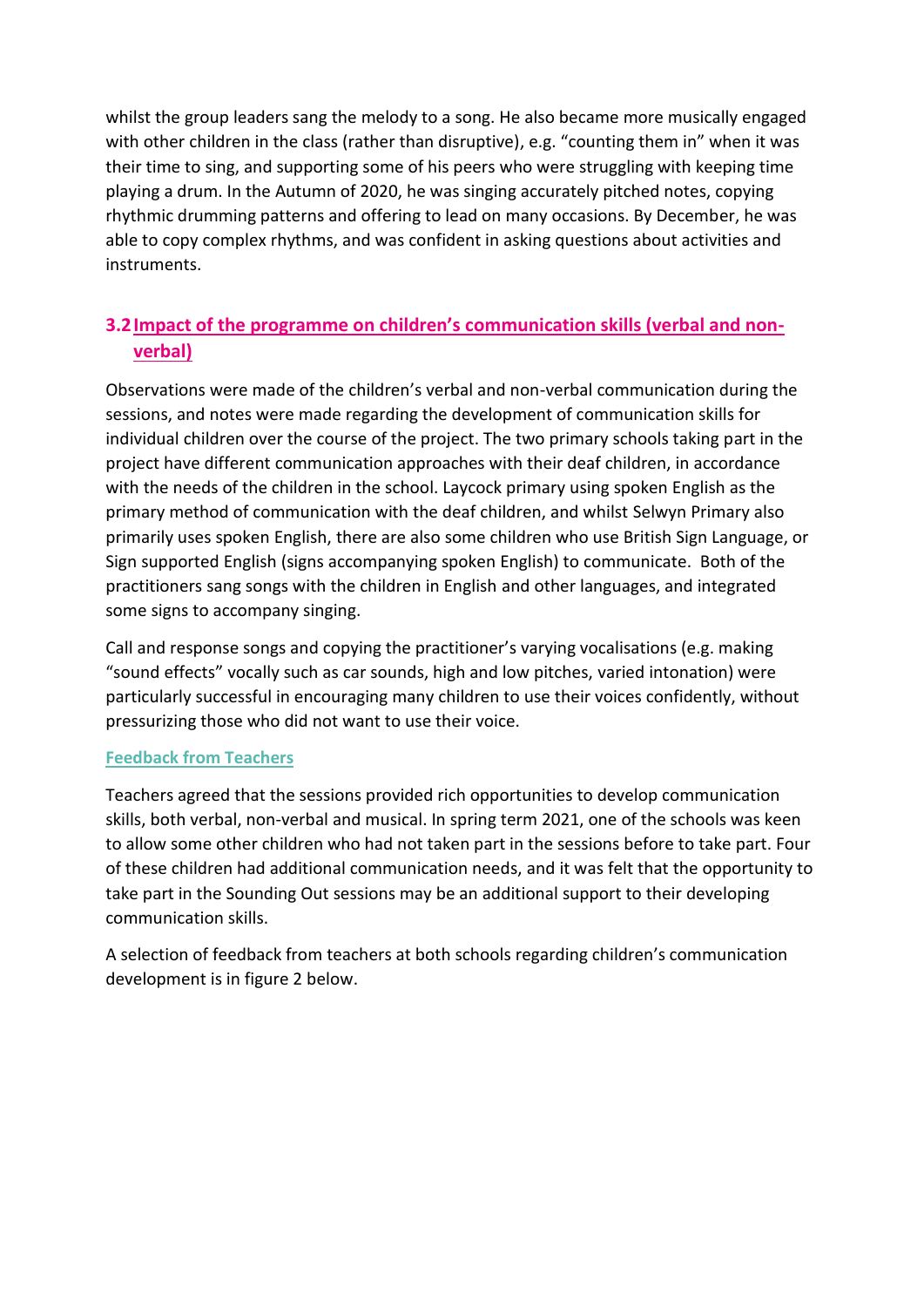#### Figure 2. Teachers' impressions of children's communication development

The sessions have developed their ability to talk about songs and music and to express preferences.

This is part of the reason we decided to allow other children, some with more significant communication difficulties, to engage in these opportunities to develop their communication.

## COMMUNICATION

They are now quite confident about contributing their ideas

#### **Communication skills case study**

"H" was in Reception class in spring 2019 and had a visual impairment as well as deafness. At the start of the Sounding Out project, H was observed to be very easily distracted, quiet and not very communicative during the sessions. She was shy when answering questions and used very little verbal communication, however, by Spring 2021 she was observed answering questions verbally on a more regular basis. Integration of signs into the music sessions seemed to be of particular benefit to H, and she was observed confidently signing and connecting signs to lyrics in a song. Use of visual cues that were more accessible to H, along with use of sign language to reinforce instructions and musical concepts allowed her to become more engaged and connected during the sessions, confidently following her peers and taking part fully in the sessions.

#### **3.3Impact of the programme on children's self-confidence**

Over the course of the project, there was evidence that many children grew in self-confidence both musically, and as engaged and active participants in the sessions.

Observation and practitioner's notes contained many examples of emerging leadership skills in some of the children, with more confident children beginning to feel able to lead the group in singing, and to sing solo in front of their peers. Children who were shy, and who either appeared to be non-verbal or used minimal vocalisations at the start of the project, were observed responding and gaining confidence gradually, supported and encouraged by both the music leader and on many occasions their peers.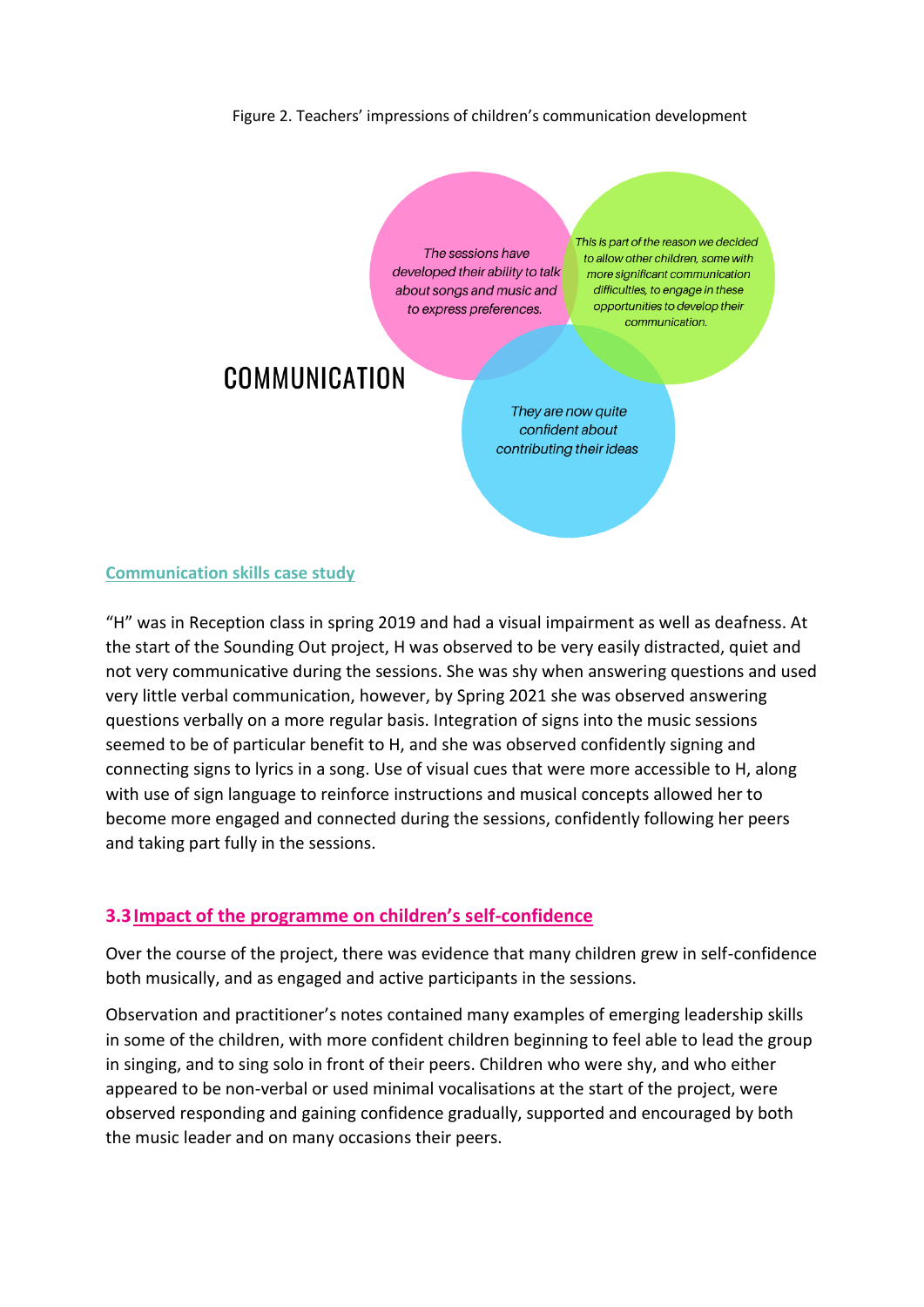#### **Feedback from Teachers**

A selection of feedback from teachers at both schools regarding children's self-confidence is in figure 3 below.

Figure 3. Teachers' impressions of children's self-confidence during Sounding Out

The sessions perfectly meet the needs of our children and it is wonderful to see their skills as well as their self confidence develop every week!

With those children who are a bit more shv. it has definitely improved their confidence.

## **SFIF-CONFIDENCE**

**Support staff have** commented that the children attending the sessions grew in confidence during the sessions. One example is a current Y1 child, who did not use his voice in the classroom but did use his voice in the music sessions

We know the impact of singing on well-being, and this is very evident when my class sings

#### **Self-confidence case study**

In the Spring term of 2019, Reception-age pupil "R" was very quiet when asked questions, although willing to give responses, and appeared to be very shy during the sessions. It was apparent that she really enjoyed the sessions, and had many ideas although she was slightly hesitant to contribute when there were more dominant or outgoing characters in her peer group. Over the course of the project, R was observed becoming more confident musically; initially seeking frequent reassurance that she was doing the correct actions to accompany a song, whist also demonstrating a good sense of rhythm and ability to accurately copy the music leader. By Autumn 2021, almost weekly improvement in R's confidence was recorded, she was willing to offer ideas readily, even making helpful and supportive suggestions to peers when it was their turn to lead. She seemed very happy during the sessions, talking more and offering many more ideas than she had done previously.